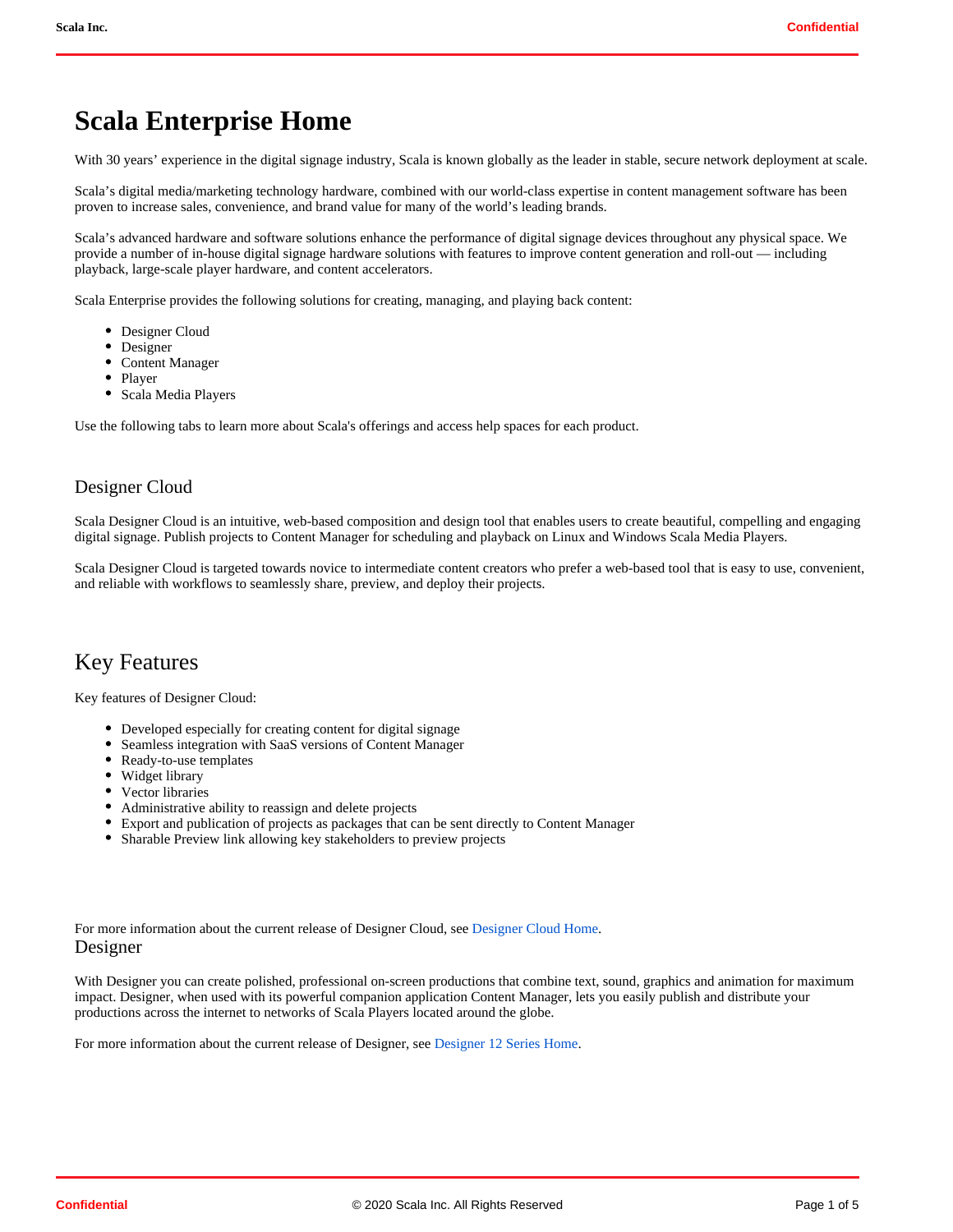# Content Manager

Scala Enterprise's Content Manager allows you to create and maintain your digital signage content, playlists, and schedules from a single browser interface.

Content Manager works in conjunction with Scala Player, Scala Designer, and Scala Designer Cloud to complete and enhance your digital signage experience.

For more information about the current release of Content Manager, see [Content Manager 12 Series Home.](https://docs.scala.com/pages/viewpage.action?pageId=77988243)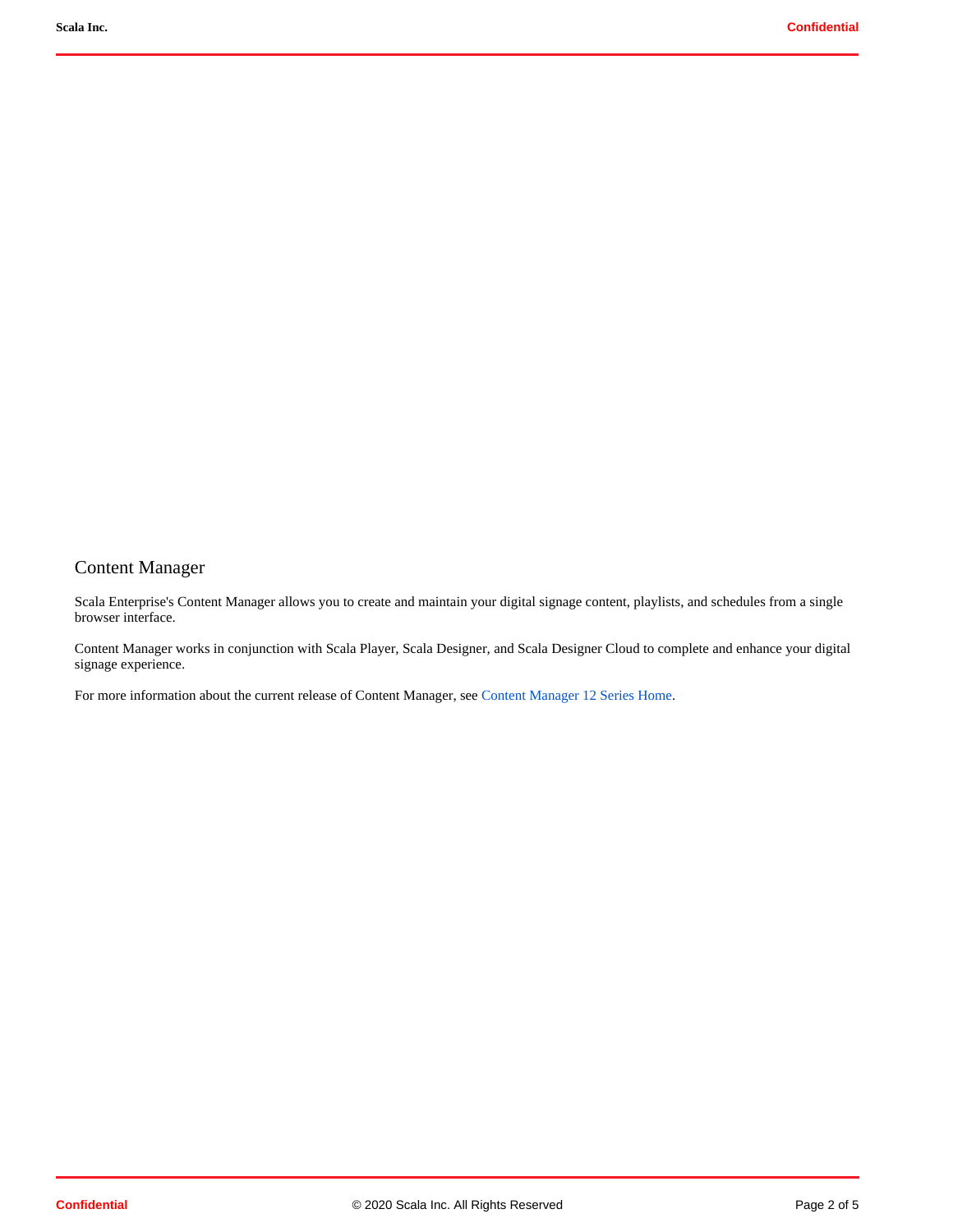## Playback Engine

Scala Enterprise Player allows you to play back you digital content as scheduled from Content Manager.

Scala Player software delivers stable and reliable 24/7 playback even if your network connection goes down. By sending content directly to media players using store-and-forward technology means never having to worry about blank screens. As part of the digital signage management system, Scala Player also keeps a log of events for simplified ad billing and error tracking and has the ability to update on-air without interruption. Utilize real-time data insertion for news, weather and updates to keep your content current.

This aspect of the content manager is compatible with both Linux and Windows. Scala Player also delivers smooth sub-pixel movement and does not download the files as a whole. Saving only the changes that were made, the software mitigates choppiness and eliminates unnecessary content. This seamless interface can also play back interactive videos on a touchscreen monitor for ease-of-use.

For more information about the current release of Player, see [Player 12 Home](https://docs.scala.com/pages/viewpage.action?pageId=77988246).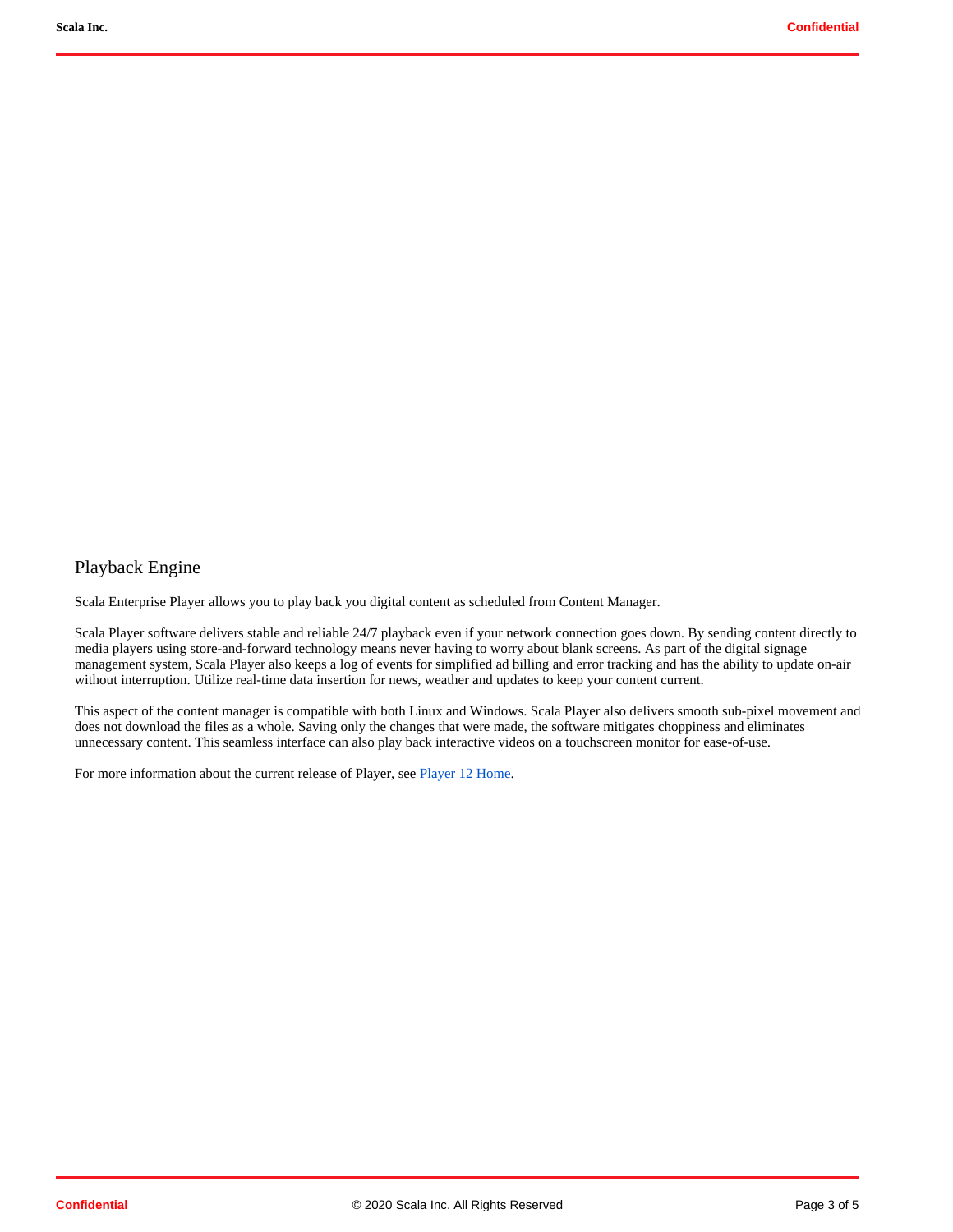# Scala Media Player

Scala combines decades of digital signage knowledge and experience with modern technology to provide players designed for performance and stability. Each Scala Media Player comes with relevant Scala and third-party software installed. Scala Media Players work in conjunction with Scala Content Manager and Scala Designer to create a suite of products for your digital signage needs.

For more information about Scala Media Players, see [Scala Media Players.](https://docs.scala.com/pages/viewpage.action?pageId=58855613)